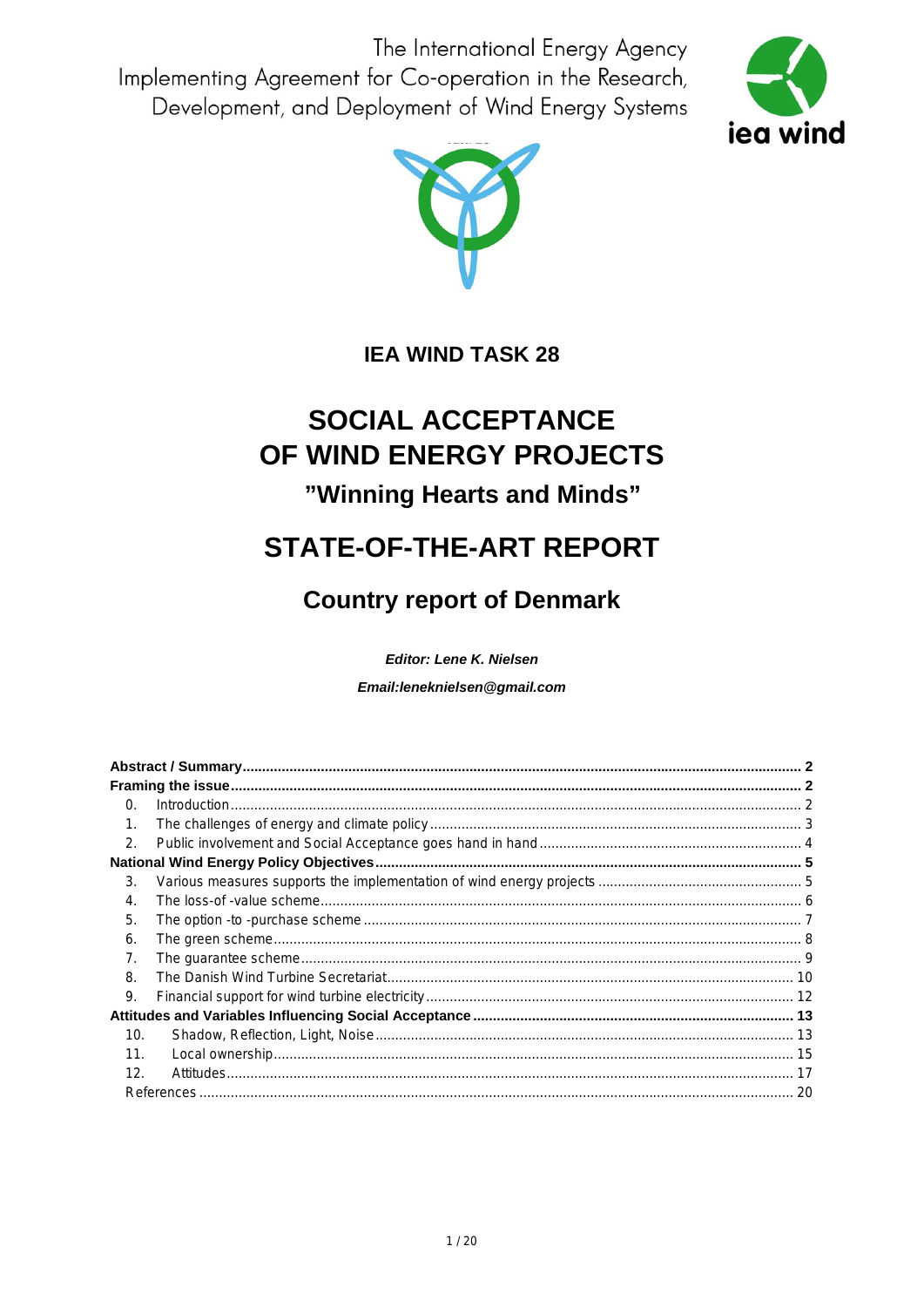

### **Abstract / Summary**

Wind Turbines are not new phenomena in Danish landscape. The new development is that the capacity of wind turbines is increasing and still expected to increase during the next decades. Along the up scaling of wind capacity from the many small and often private owned turbines to the large wind power plants owned by larger companies and suppliers, certain challenges belonging to the social acceptance is relevant.

Several initiatives have been taken to support the implantation of more and larger wind power in Denmark, hereby initiatives to strengthen the private ownership and to support and assist the local process for planning and implementation.

Danish experiences can serve as a demonstration for the implementation of large amounts of wind power on shore and off shore.

Generally the Danish population is very positive to wind power also in the local area. The good planning and implementation process through all links in the chain is very important.

### **Framing the issue1**

### **0. Introduction**

### **Introduction by the Operating Agent of IEA Wind Task 28**

In 2009, many governments and organizations set new targets for CO2 reductions, renewable energies in general, as well as specific targets for wind energy deployment. All these targets require many single projects to be carried out both onshore and offshore that necessitate hundreds of siting decisions and therefore hundreds of communities accepting a wind project nearby.

Research and projects are ongoing in many countries on how acceptance could be fostered, but we need to look beyond national borders to learn from each other and to complement each other's approaches. While Denmark has one of the longest traditions of co-operatively owned wind farms, Japan may bring its expertise in generating additional benefits for the communities hosting the turbines. While Ireland and Canada know about the effects of wind parks on tourism, Norway has conducted actual research on communication between society and science, e.g. concerning bird risks with wind farms.

In the framework of the IEA Wind Implementing Agreement, Task 28 collects and disseminates the current knowledge on how to increase acceptance of wind energy projects with the aim of facilitating implementation of wind energy and climate targets.

Ten countries have officially committed to Task 28 and have provided an input for cross-national comparison and discussion by writing a national report such as the one on hand. The Finish report has been incorporated into the international State-of-the-Art Report by IEA Wind Task 28, available also on www.socialacceptance.ch.

### **Wind power – a challenging solution**

-

The Danish climate makes wind power one of the most obvious renewable energy sources because the wind conditions are more favourable for electricity production than in most other European countries. Added to this, since the up a strong technological and research competence within wind power, and wind turbines end of the 1970s Denmark has been building have undergone such considerable technological advances that wind has become one of the most competitive renewable energy sources. In 2008 the combined global market share of the two largest Danish wind turbine manufacturers was just over 27%.

Wind turbines erected onshore are often highly visible in the landscape. This is particularly true of the latest MW wind turbines, which have rotating blades that reach more than 125 meters high. Although new wind turbines have been designed to minimize noise nuisance, the turbines can still be both seen and heard in the immediate

<sup>1</sup> A substantial part of this report are inserted from the report 'Wind Turbines in Denmark', from Danish Energy Agency (http://ens.netboghandel.dk/PUBL.asp?page=publ&objno=16336708)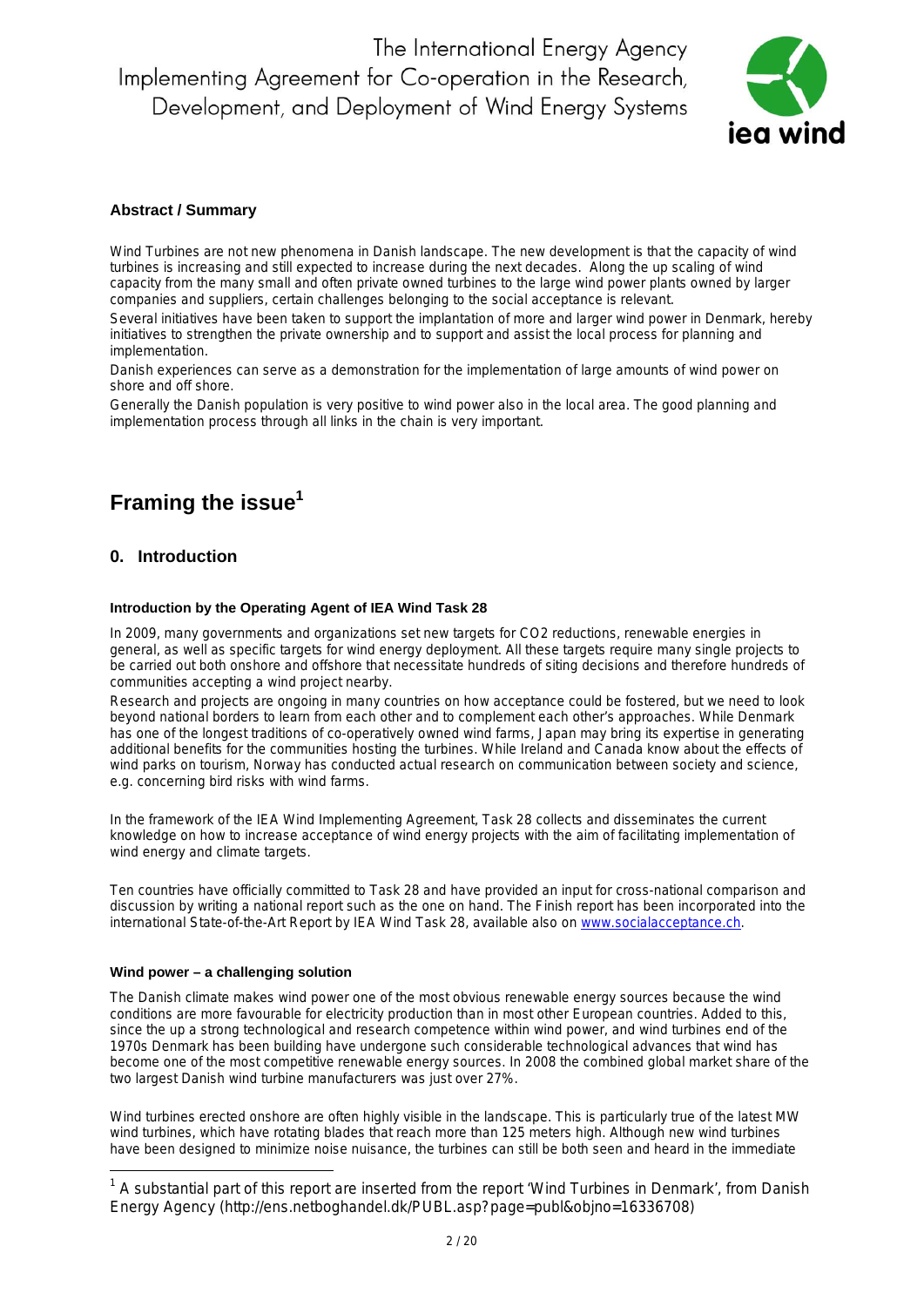

surroundings, which means that restrictions on distance to neighbours are imposed and the municipalities are obliged to consider the landscape in the planning that underpins the siting of new wind turbines. As a result of the ambitious objective for renewable energy, the Danish Government is seeking to promote the erection of new, more efficient wind turbines both offshore and onshore.

### **1. The challenges of energy and climate policy**

Since the first oil crisis in 1973 Denmark has transformed its energy supply and developed its own production of oil, natural gas and renewable energy. At the same time, energy has been greatly optimized so that, in spite of considerable economic growth during this period, there has only been a marginal increase in energy consumption. Denmark is therefore better prepared for international energy crises than most other countries, regardless of whether the challenges relate to supply or price. Furthermore, Danish emissions of the greenhouse gases covered by the Kyoto Protocol were reduced by around 8% in the period 1990-2008.



In spite of these results, Danish society is still facing major challenges in its energy and climate to policies.

Denmark is expected, with its existing fields and finds, to be a net exporter of oil and natural gas for about 10 more years, although technological advances and any new finds may bring further production and extend this period. But there is a need to build up alternative sustainable energy production.

In *A visionary Danish energy policy 2025* the Danish Government presented a vision for the long-term phasingout of fossil fuels such as coal, oil and gas, and appointed the Climate Commission to set out specific directions for how this can be done. A phasing-out of fossil fuels will strengthen long-term supply reliability and contribute to a reduction in CO2 emissions.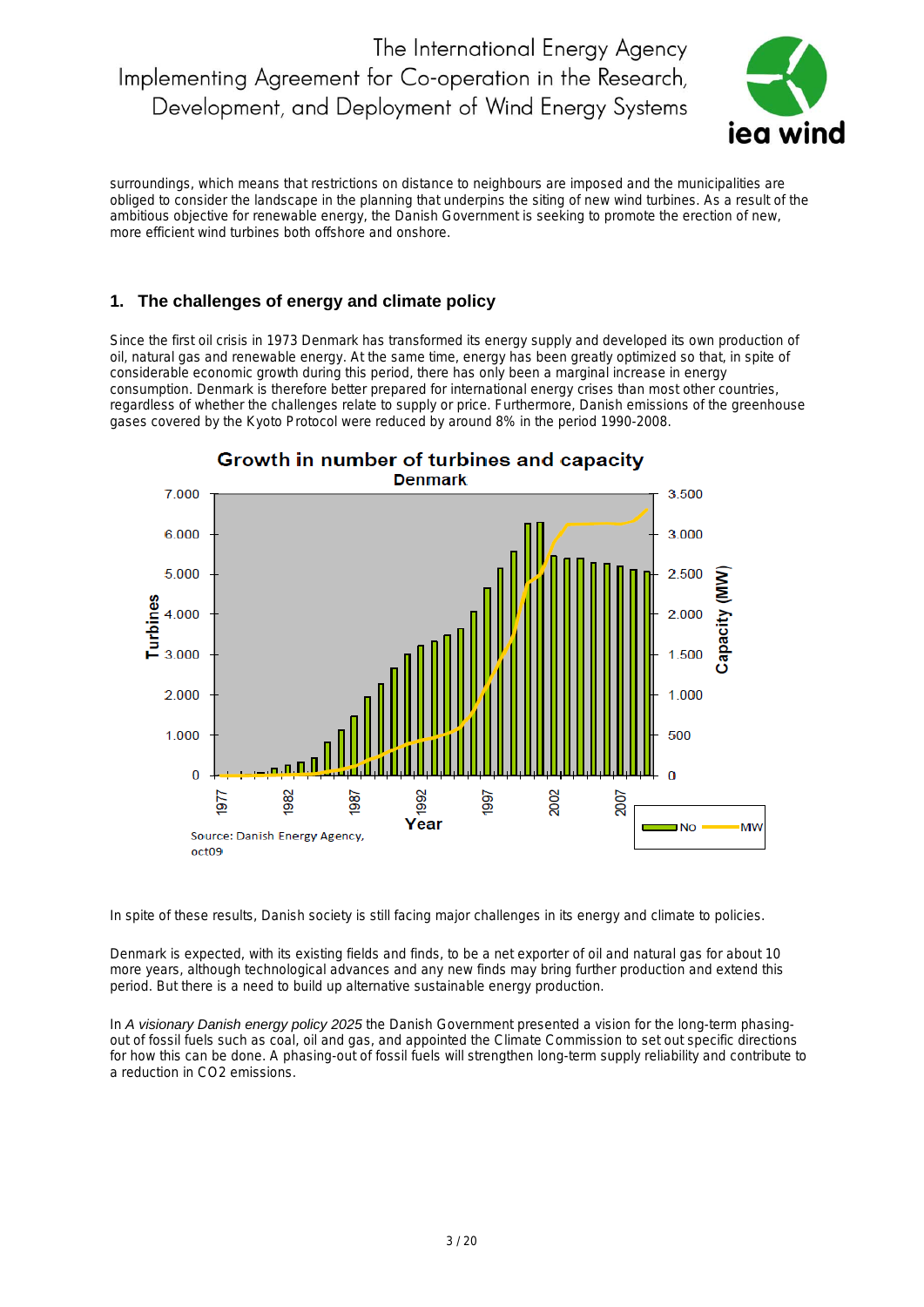



### **2. Public involvement and Social Acceptance goes hand in hand**

The development of wind power in Denmark has been characterised by strong public involvement. It was small machinery manufacturers that created the established wind turbine industry, and only after the consolidation of the industry through the 1990s did it become dominated by large, partly internationally owned and listed companies. Similarly, on the customer side numerous joint-owned wind turbines were established in the period 1984- 94. Around two thousand of the 5,200 Danish wind turbines are still owned by local wind turbine owners' associations. These are mostly older, smaller wind turbines because the majority of wind turbines erected since 1995 are owned by individuals, energy companies and other commercial wind power companies. The progression towards fewer joint-owned and relatively large wind turbines has made it difficult to maintain local support for new wind power projects. But to ensure continued development of wind power, it is essential to have backing in the local community.

The *Energy Policy Agreement of 21 February 2008* therefore stipulated that a range of new initiatives should be undertaken to promote local acceptance and option to purchase wind turbines shares of new wind power projects.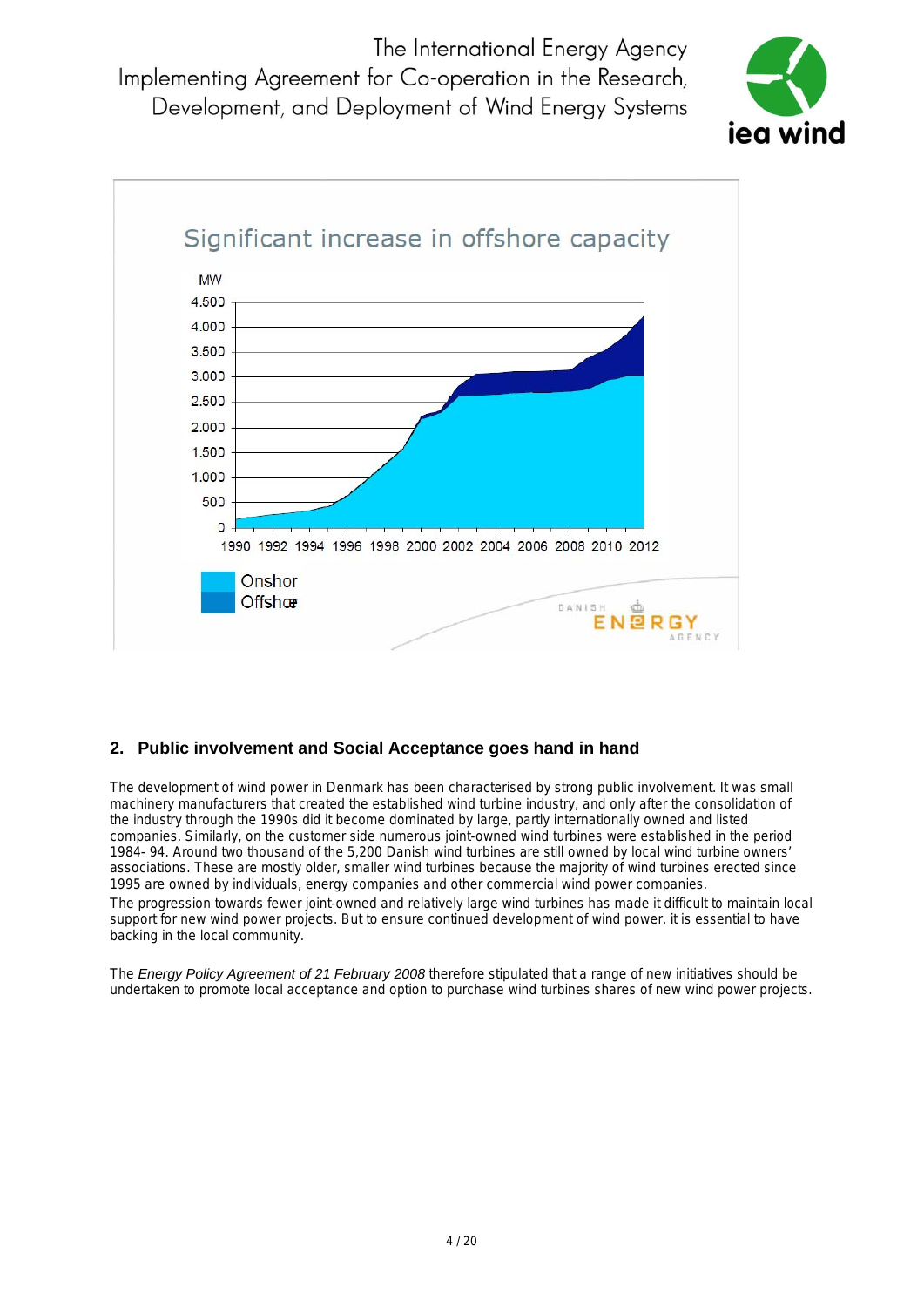

### **National Wind Energy Policy Objectives**

### **3. Various measures supports the implementation of wind energy projects**

*A visionary Danish energy policy 2025* was published in January 2007. It was followed by the *Energy Policy agreement of 21 February 2008* between the Danish Government and all of the parliamentary parties with the exception of the Red-Green Alliance. This Agreement sets out ambitious goals for the development of renewable energy and for energy savings. A specific goal is that, compared to 2006, gross energy consumption should be reduced by 2% by 2011 and by 4% by 2020. Furthermore, renewable energy should cover at least 20% of Denmark's gross energy consumption in 2011.

In order to achieve these goals, the *Energy Policy Agreement of 21 February 2008* contains a number of resolutions on, among other things, improving the feed-in tariff for electricity from new wind turbines, biomass incineration, biomass gasification, and biogas. Funding was allocated to promote the introduction to the market of newly developed renewable energy technologies such as solar cells, thermal gasification of biomass, and wave power, and government support for the research, development and demonstration of energy technologies will be increased to DKK 1 billion in 2010.

The Agreement also contains a range of initiatives aimed at promoting local acceptance of and commitment to new onshore wind turbine projects. Neighbours will be entitled to seek compensation for loss of property value due to the erection of wind turbines. A local option to purchase has been introduced for new wind turbine projects. Local wind turbine owners' associations can apply for a guarantee covering their financing of essential preliminary investigations. And municipalities where new wind turbine projects are established will have access to subsidies from a green scheme for new wind turbine projects.



The *agreement of 21 February 2008* also includes initiatives to further promote the development of wind power. A follow-up to the 2004 scrapping scheme for old wind turbines was agreed. And it was also decided that the Danish Minister for the Environment should conclude an agreement on behalf of the Danish Government with Local Government Denmark with a view to facilitating local wind turbine planning.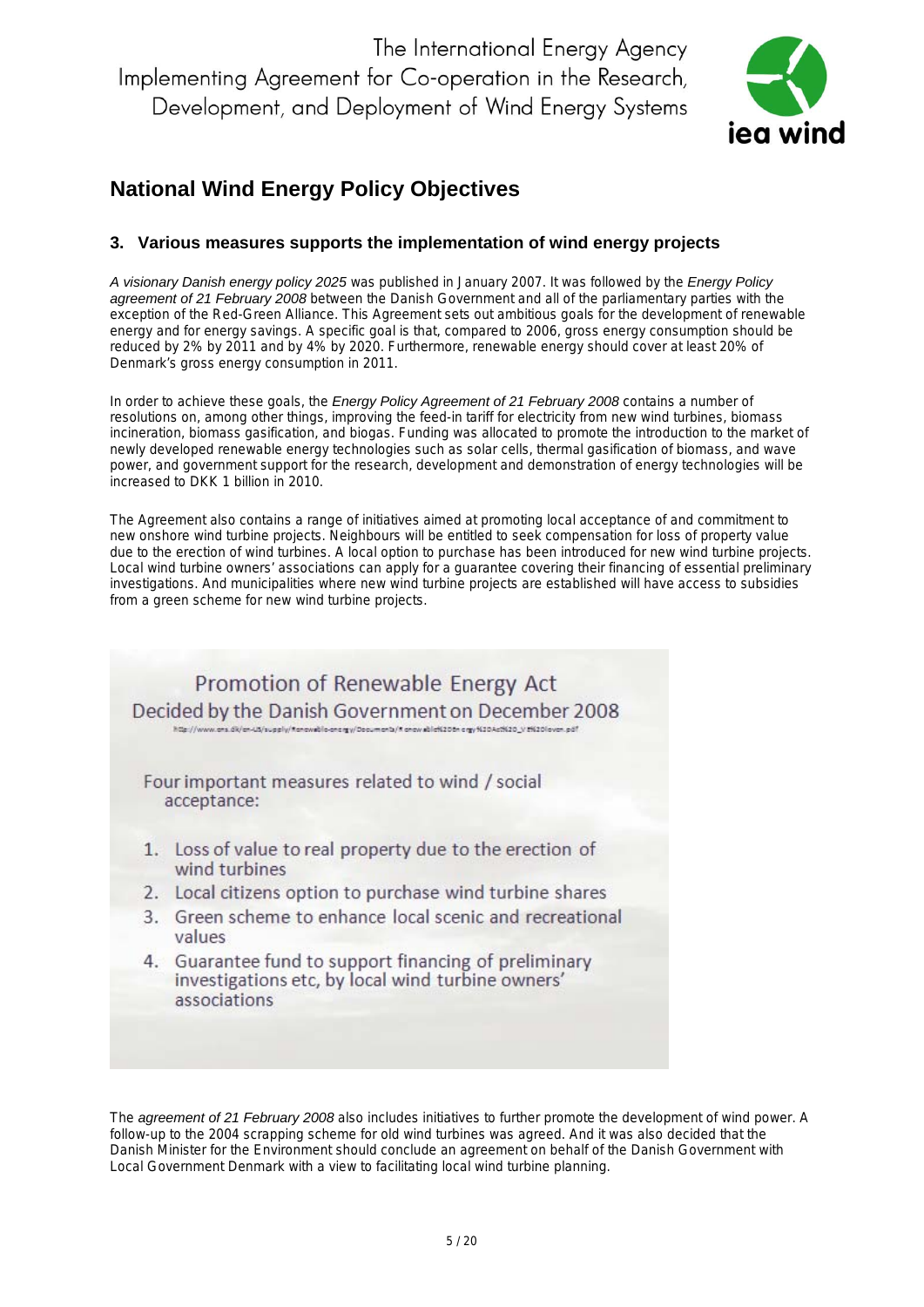

In April 2008 the Minister duly signed just such an agreement with Local Government Denmark setting out the goals for local planning of onshore wind turbines. In connection with this, the Danish Ministry of the Environment's **Wind Turbine Secretariat** was established to assist the municipalities with their planning.

Finally, the supporting parliamentary parties agreed that 400 MW of new offshore wind turbine capacity should be established and operational by the end of 2012 and guidelines for different actors in the field.

### **The various measures:**

### **4. The loss-of -value scheme**

1 Loss of value to real property due to the erection of wind turbines

- "Any person who, upon erection of one or more wind turbines, causes the loss of value to real property, shall bear the costs of this."
- Offshore turbines and turbines less than 25 meters are not included
- The valuation authority shall decide the size of the loss of value on the basic of an individual assessment / or the erector of the wind turbine and the owner of the real property may choose an agreement about the size of the amount

Any party erecting new wind turbines with a height of 25 meters or more, including offshore wind turbines erected without a government tender procedure, must pay for any loss of value on real property if the erection of the wind turbines results in a loss of at least 1% of the property value. In order to give neighbours the opportunity to assess the consequences of the wind turbine project, the erector must draw up information material on the project and invite the neighbours to a public information meeting. The material must include a list of the properties lying within a distance of up to six times the wind turbines total height.

Energinet.dk, which must approve the information material, can require that the material should also include a visualization of the project. The meeting must be convened with a reasonable period of notice by means of an announcement in local newspapers and must take place at the latest four weeks before the municipal planning process ends.

Property owners, who believe, based on the information material and the information meeting, that the erection of the wind turbines will reduce the value of their property must notify the loss of value to Energinet.dk within four weeks of the meeting. If a property owner lives further away than six times the wind turbine's total height, the owner must pay a fee to Energinet.dk of DKK 4,000. Neighbours who live closer to the wind turbine project are not required to pay this fee. The fee is repaid if the property owner is granted the right to compensation for loss of value.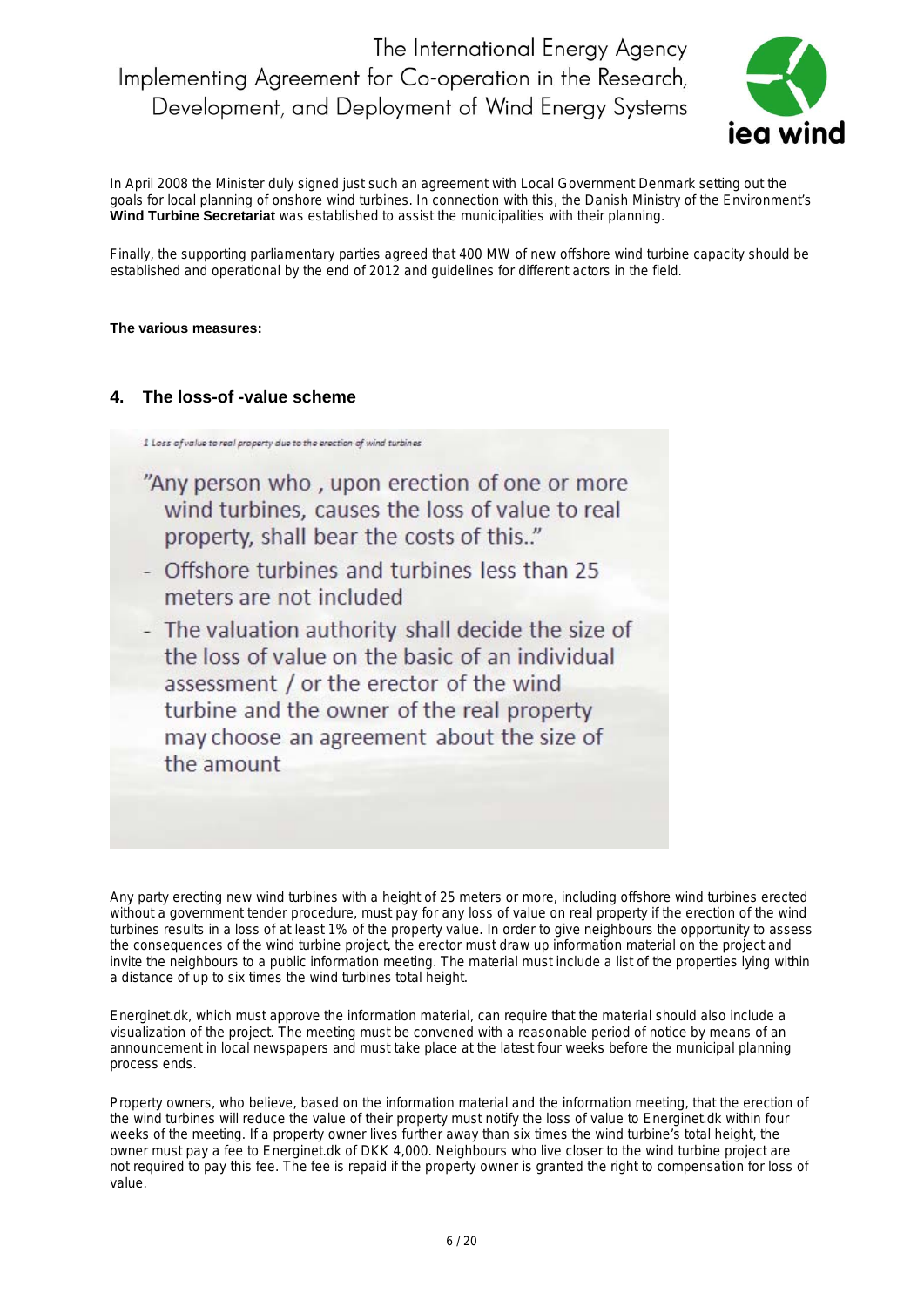

The wind turbine erector may enter into a voluntary agreement concerning compensation for loss of value with property owners who have notified their claims to Energinet.dk. If this is not done within four weeks, Energinet.dk will submit the owners' claims to a valuation authority. The Danish Minister for Climate and Energy has appointed five valuation authorities consisting of a lawyer and an expert in assessing real property value. The valuation authority will decide, on the basis of a specific assessment, the extent to which property owners' claims can be accommodated.

If the property owner's claim for compensation is upheld, the wind turbine erector will pay the valuation authority's costs. If the property owner's claim is rejected, Energinet.dk pays the case costs not covered by any fee of DKK 4,000. This cost is recouped from the electricity consumers as a PSO contribution.

Decisions of the valuation authority cannot be contested with another administrative body but may be brought before the courts as civil proceedings by the owner of the property against the wind turbine erector.

### **5. The option -to -purchase scheme**

### 2. Local citizens option to purchase wind turbine shares

" Any person who erects one or more wind turbines of at least 25m in high onshore, or offshore wind turbines established without a tendering procedure....shall, prior to commencement of erection, offer for sale at least 20 per cent of the ownership shares to any persons over 18 year who....1) has permanent residence at a distance of more than 4,5 km from the site of installation ......and 2) persons who has permanent residence in the municipality in which the turbine is to be installed (off shore: municipality with a coastline closest to the nearest turbine.

The ownership shares shall be offered at a price calculated on the basis of a production of 1,000 kWh per share.

Energinet.dk (Public owner of the large grid) shall certify that sales material has been prepared and that ownership shares have been offered for sale.....

Erectors of wind turbines with a total height of at least 25 meters, including offshore wind turbines erected without a governmental tender, shall offer for sale at least 20% of the wind turbine project to the local population. Anyone over 18 years of age with his/her permanent residence according to the National Register of Persons at a distance of maximum 4.5 kilometres from the site of installation or in the municipality where the wind turbine is erected has the option to purchase. If there is local interest in purchasing more than 20%, people who live closer than 4.5 kilometres from the project have first priority on a share of ownership, but the distribution of shares should ensure the broadest possible ownership base.

In order to give local citizens an adequate decision making platform, wind turbine erectors must provide information on the nature and financial conditions of the project. This must be done through sales material containing as a minimum the articles of association of the company that will be erecting the wind turbine, a detailed construction and operating budget, including the financing for the project, the liability per share, and the price of the shares on offer. The sales material must be quality-assured by a state-authorized public accountant. Energinet.dk must approve the sales material as a condition for the wind turbine erector obtaining the price supplement provided for in the *Danish Promotion of Renewable Energy Act*.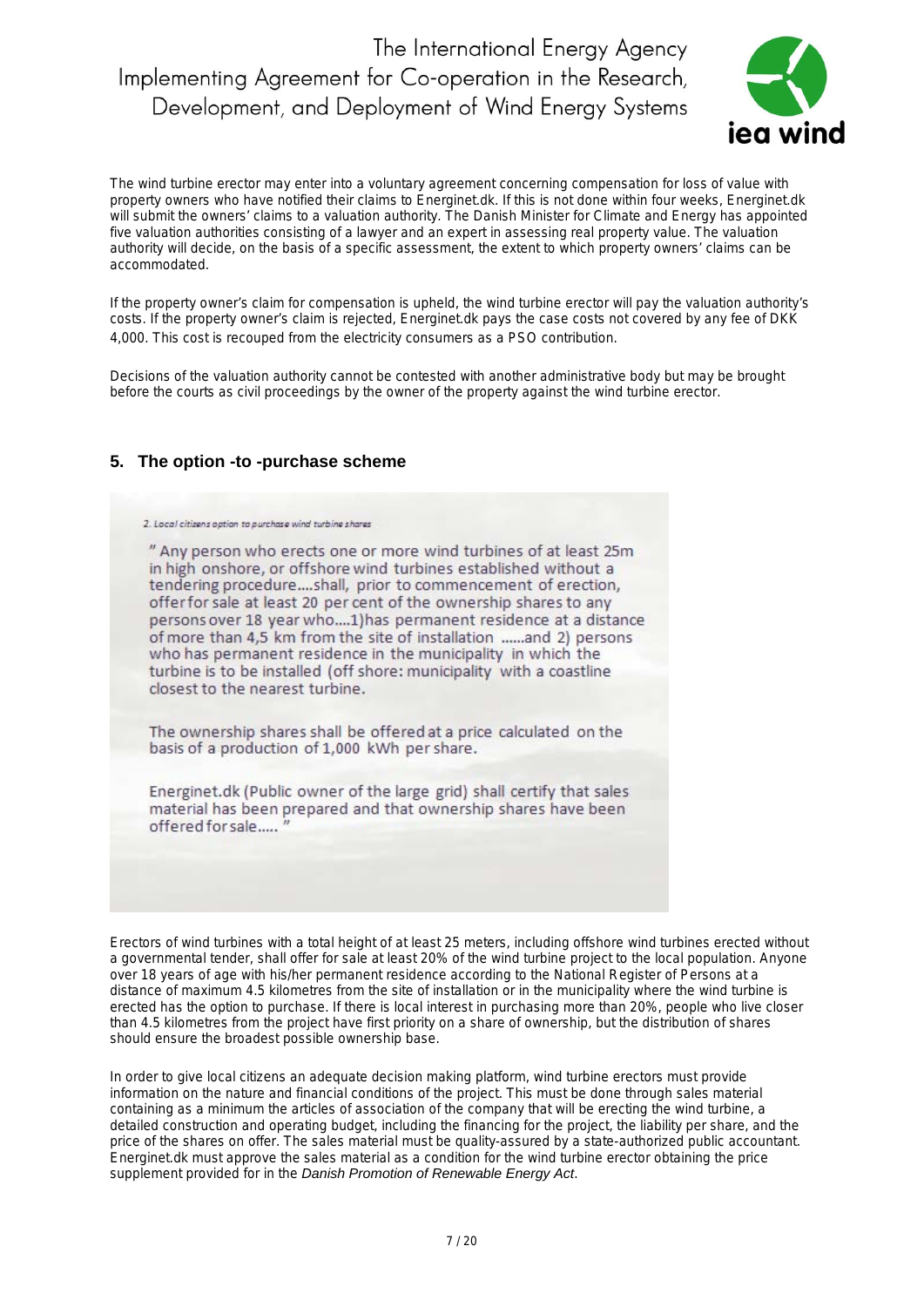

The wind turbine erector must run through the sales material at an information meeting convened with a reasonable period of notice by announcement in a local newspaper. Following the information meeting, local citizens have a period of four weeks to make a purchase offer.

In the case of both the loss-of-value and option-to-purchase schemes, transitional regulations exempting wind turbines where the municipality has published a supplement to the municipal plan with an associated EIA or announced that the project does not require an EIA apply until 1 March 2009. The wind turbine project must also be connected to the grid before 1 September 2010.

### **6. The green scheme**

3. Green scheme to enhance local scenic and recreational values

"..a green scheme which may grant subsidies to initiatives undertaken to promote local acceptance of the installation of new onshore wind turbines connected to the grid on 21nd February 2008 or later.....

A municipal council may apply Energinet.dk for ...a subsidy from the green scheme...Energinet.dk may give a commitment for a subsidy for expenses paid by the municipal council for

- 1) construction work to enhance scenic or recreational values in the municipality, and
- 2) cultural and information activities in local associations etc, in order to promote acceptance of the use of renewable energy sources in the municipality."

In order to further promote the local council's commitment to wind turbine planning and local acceptance of new wind turbine projects, the *Danish Promotion of Renewable Energy Act* has introduced a green scheme for the financing of projects that enhance the scenery and recreational opportunities in the municipality.

Energinet.dk, which administers the scheme, pays DKK 0.004 per kWh for the first 22,000 full-load hours from wind turbine projects that are connected to the grid on 21 February 2008 or later. The money for the green scheme is recouped from electricity consumers as a PSO contribution. The money is lodged in a special account for the given municipality; the amount of money depends on how many wind turbines and of what size are connected to the grid in the municipality. A wind turbine of 2 MW generates a total sum of DKK 176,000.

In order to promote local involvement in new wind turbine projects, during processing of the project the municipality may apply to Energinet.dk for a subsidy for certain development works or activities that draw on the full amount so that citizens become aware of the benefits that are obtained from the wind turbine erection. However, the subsidy can only be paid once the wind turbine project is connected to the grid. If several wind turbine projects are implemented in a municipality, the subsidies can be used for one combined project. In order for the money to be paid, the municipality must demonstrate to Energinet.dk that the money will be used in accordance with the application.

The green scheme may wholly or partly finance development works for enhancing scenic or recreational values in the municipality. A subsidy may also be granted for municipal cultural activities and informational activities in local associations, etc., aimed at promoting acceptance of the use of renewable energy sources in the municipality.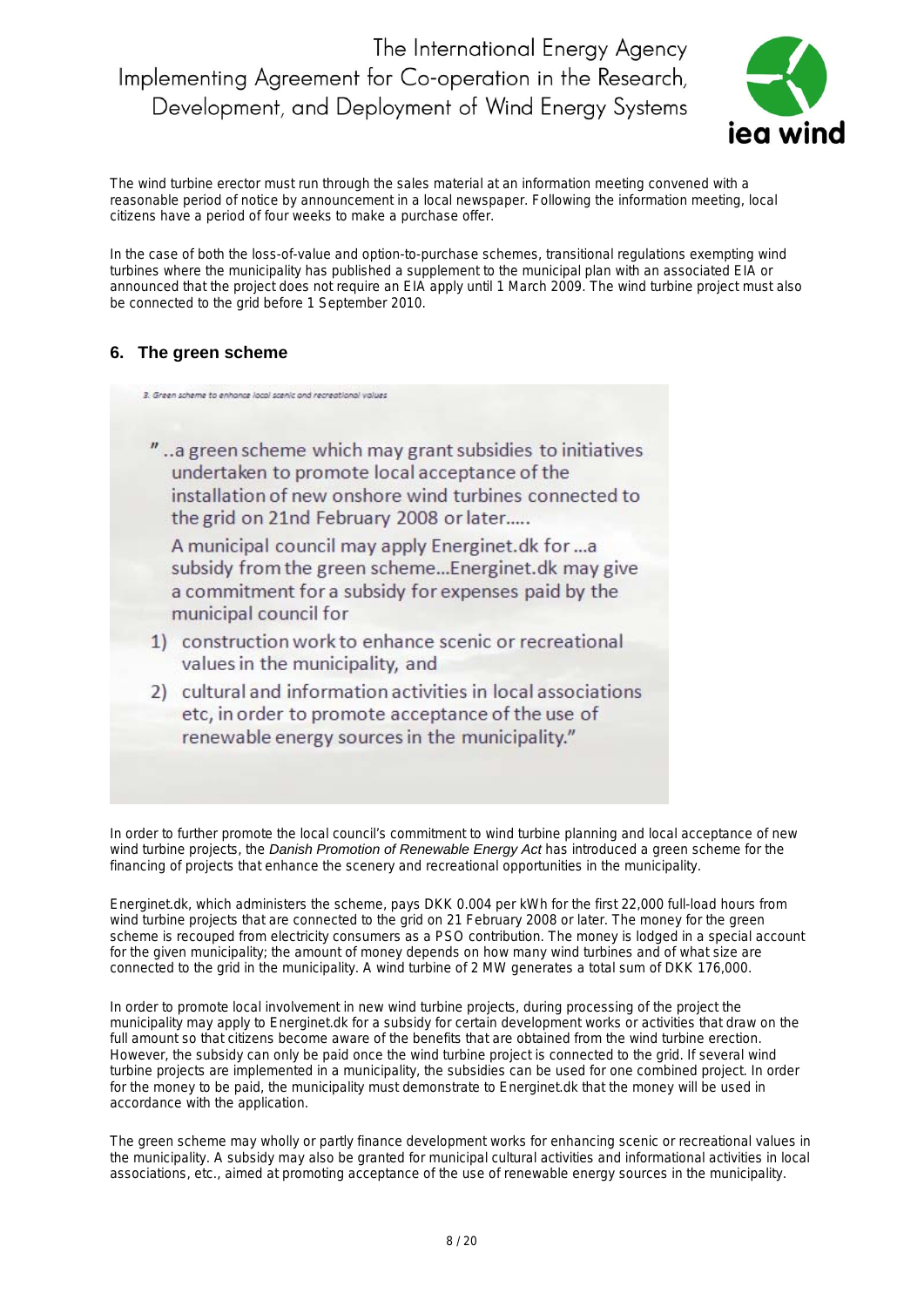

The municipalities may not raise complaints about Energinet.dk's handling of subsidies within the green scheme, but they can refer Energinet.dk's calculation of the municipality's share of the green scheme to the Energy Board of Appeal.

### **7. The guarantee scheme**

Guarantee fund to support financing of preliminary investigations atc\_by local wind turbine guypes' associations "Energinet.dk may decide to provide a garantee to local wind turbine owners' associations or other local initiative groups for loans taken out to finance preliminary investigations, including to investigate locations and technical and financial considerations, and to prepare applications for the authorities, with a view to installing one or more wind turbines.. .... If a wind-turbine project is not completed, any amounts paid under guarantees shall not be repaid..... Within a framework (for the fund) of DKK 10 mill.,..... Maximum guarantee of DKK 500,000 may be granted per project."

The scheme are into force and funds are given by Energinet.dk.

In order to give local wind turbine owners' associations and other initiative groups the opportunity to initiate preliminary investigations, etc., for wind turbine projects, Energinet.dk has set up a guarantee fund of DKK 10 million that will make it easier for local initiatives to obtain commercial loans for financing preliminary investigations and keep the initiative takers financially indemnified if the project cannot be realised. The money for the guarantee fund is recouped from electricity consumers as a PSO contribution.

A local initiative may apply to Energinet.dk for a guarantee to take out a loan of maximum DKK 500,000. There are conditions that the wind turbine owners' association or initiative group must have at least 10 members, the majority of whom have a permanent residence in the municipality, and that the project prepared involves onshore wind turbines with a total height of at least 25 metres or offshore wind turbines that are established without a government tender.

The guarantee can be given for activities that may be regarded as a natural and necessary part of a preliminary investigation into establishing one or more wind turbines. This might be an investigation of the siting of wind turbines, including technical and financial assessments of alternative sitings, technical assistance with applications to authorities, etc. However, it is a condition that at the time of application the project is financially viable in the opinion of Energinet.dk. Guarantees can be awarded for a maximum total sum of DKK 10 million. If this limit has been reached, new applications are placed on a waiting list. The guarantee shall lapse when the wind turbines are connected to the grid or if the local group sells its project to another party.

Energinet.dk's decisions concerning the guarantee fund may be contested with the Energy Board of Appeal.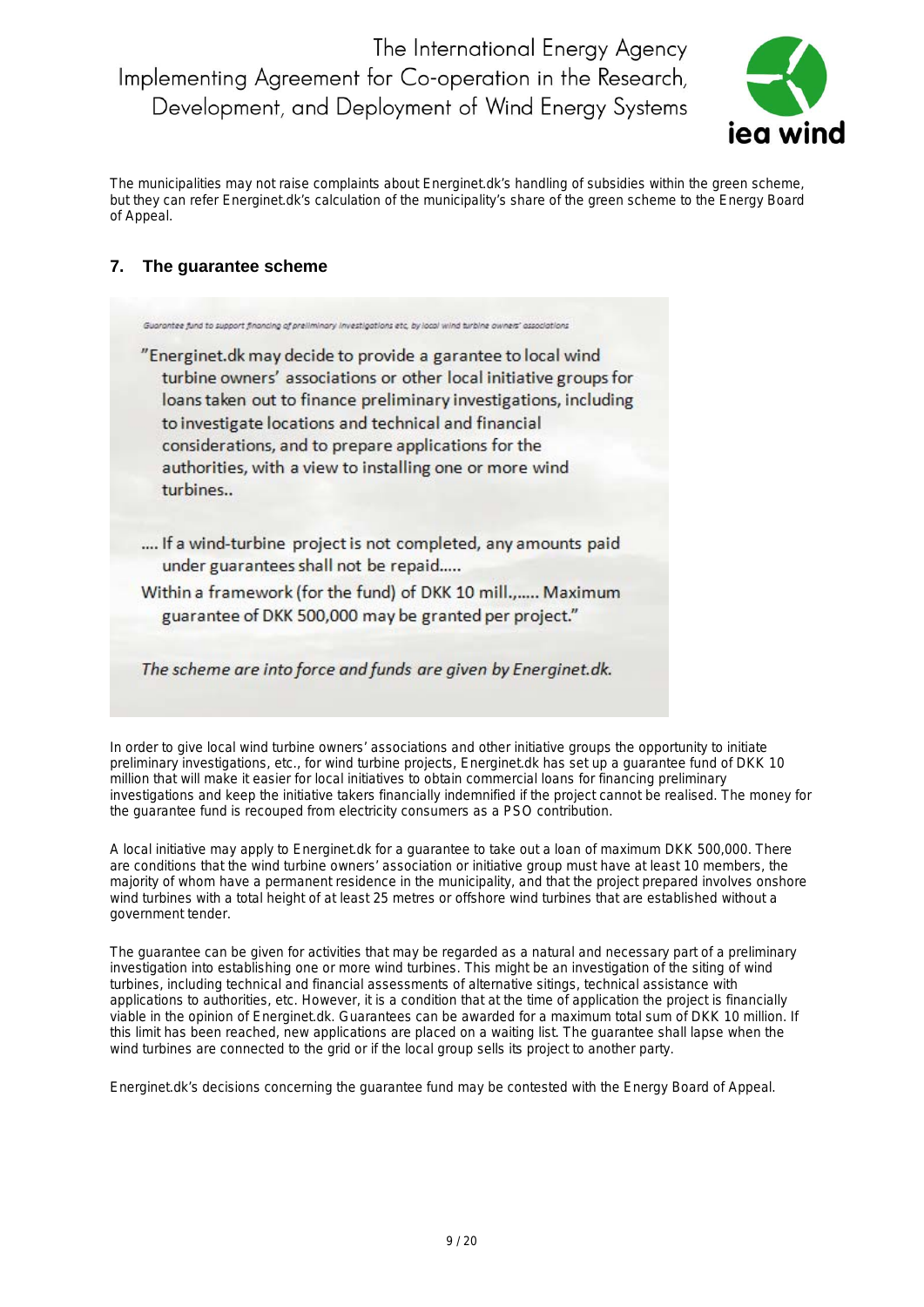

### **8. The Danish Wind Turbine Secretariat**

The Danish Ministry of the Environment's **Wind Turbine Secretariat** was established to assist the municipalities with their planning. The secretariat was established in November 2008, and the impact from the secretariat to the planning process in the municipalities seems to be very successful. The model are now to be considered to include the local use of other local renewable resources.

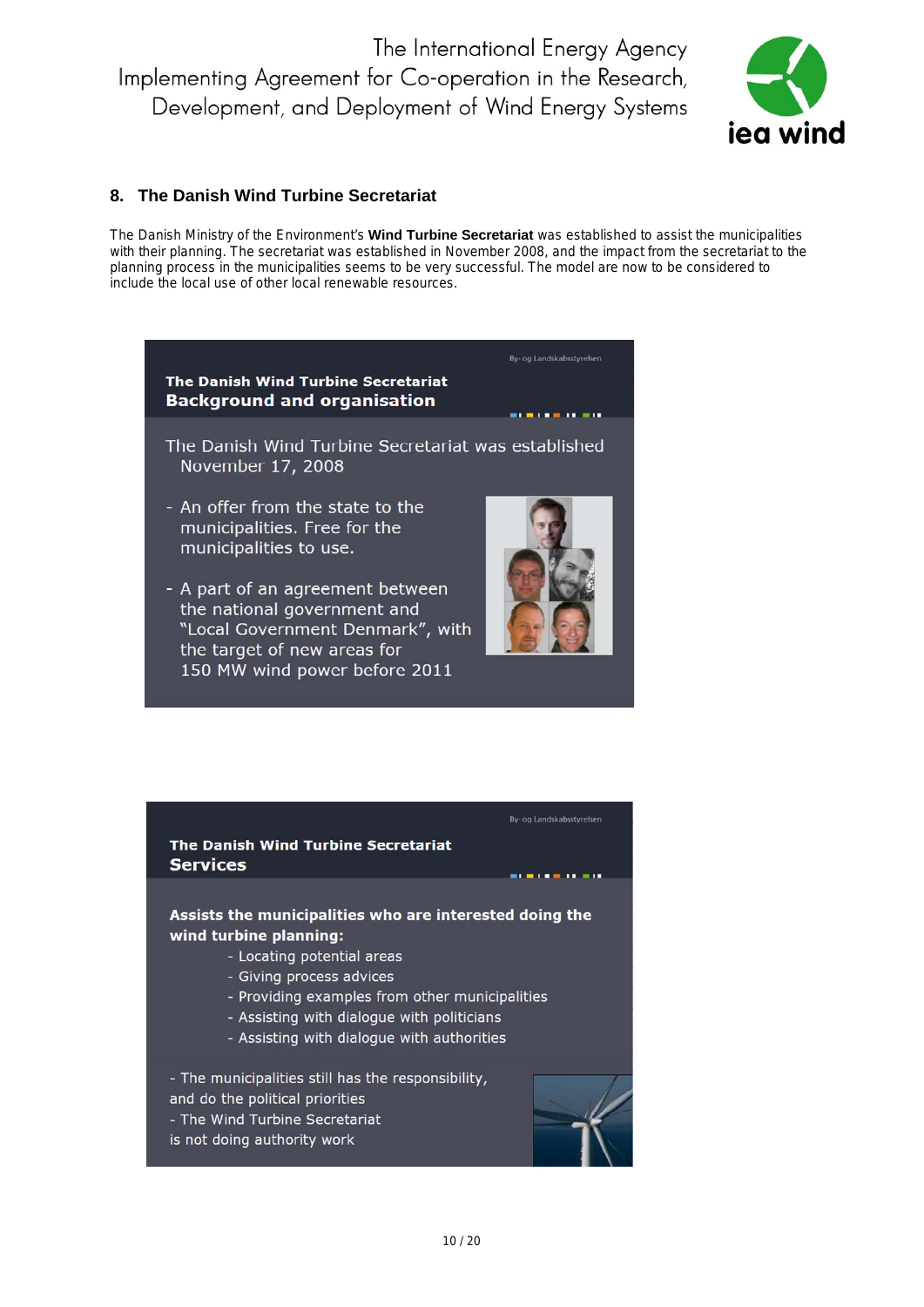

The Danish Wind Turbine Secretariat **Typical cooperation process** 

- 1. Interest from municipality
- 2. First screening for potential areas
- 3. First meeting and discussion of potential areas and process
- 4. Agreement
- 5. Specific screening on chosen areas from first screening
- 6. Second meeting and discussion
- 7. Presentation paper
- $8. \ldots$



By- og Landskabsstyrelsen

### The Danish Wind Turbine Secretariat **Typical questions**

The municipalities can ask for a closer cooperation, but can also just ask questions, i.e.:

- Demands for distances
- Process
- Examples
- Possibilities for dispensation
- New legislation
- Small wind turbines
- Rulings
- Dialogue with authorities
- etc.

Contact:

The Danish Wind Turbine Secretariat vind@mim.dk www.vind.mim.dk Tel.: +45 72 54 82 44

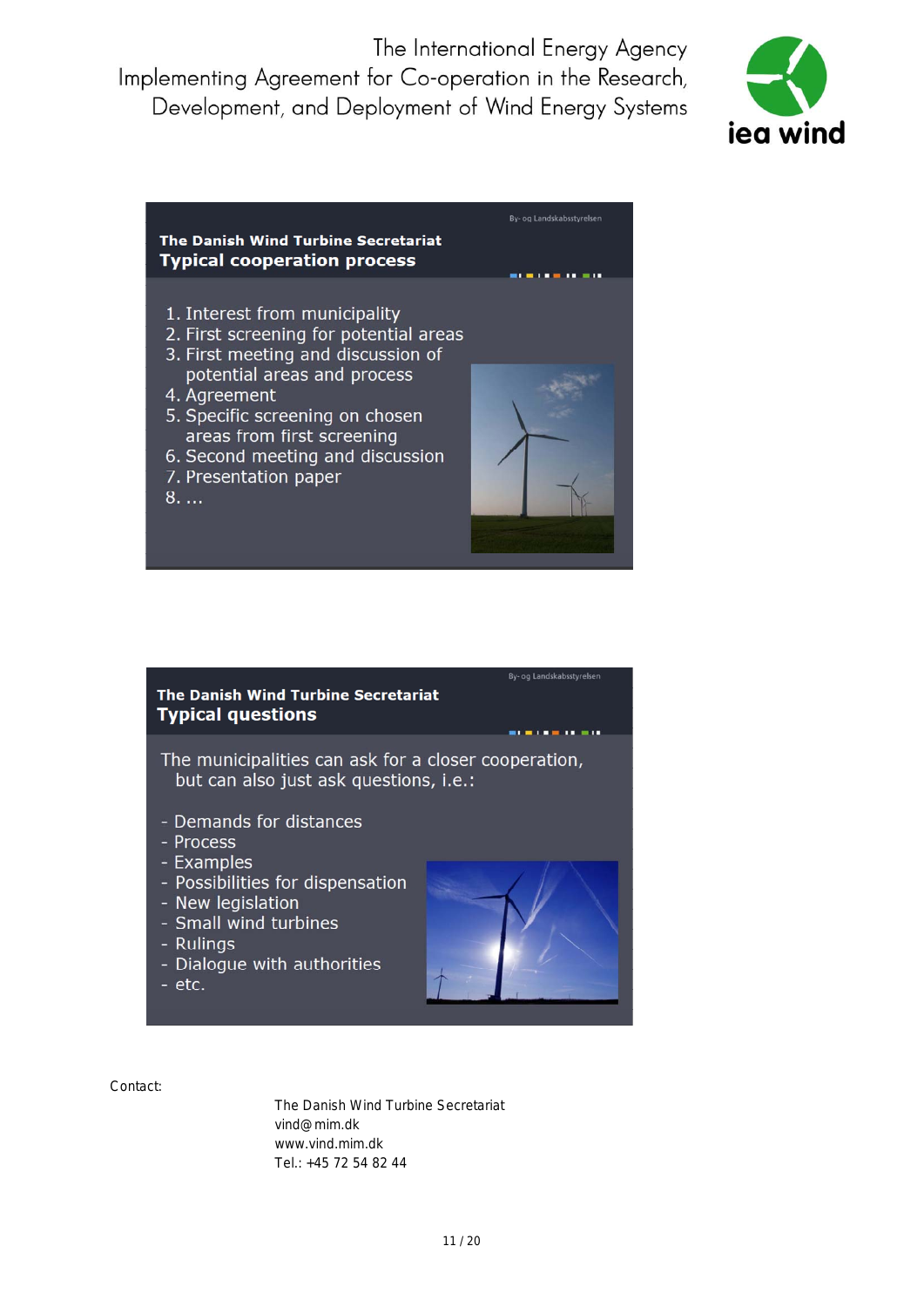

### **9. Financial support for wind turbine electricity**

Right from the late 1970s, there has been financial support for electricity produced by wind turbines. In the early years, this support took the form of both installation grants and electricity production subsidies. Since the beginning of the 1990s, the support has taken the form of a guaranteed feed-in tariff or a supplement to the market price. The support is offered as compensation for wind turbine owners because electricity production from wind turbines still cannot compete financially with conventional production at power plants using coal, natural gas or oil.

The current supplement to the market price is paid by Energinet.dk, which recoups the sum as a public service obligation (PSO). The amount is indicated on electricity bills. In recent years, when the average market price in the Nordic spot market has been fluctuating between DKK 0.20 and 0.35 per kWh, the PSO tariff has been around DKK 0.10 per kWh. As well as wind turbines, which receive around half of these PSO contributions for environmentally friendly electricity production, the contributions are also spent on supporting decentralised CHP plants, electricity production from biomass, solar power, etc.

### **Price supplements for on shore wind turbines**

The price supplement for electricity produced by wind turbines is regulated in the *Danish Promotion of Renewable Energy Act* in accordance with the *Energy Policy Agreement of 21February 2008*. Here, a broad political majority in the Danish Parliament agreed to increase the supplement to make it more attractive to erect onshore wind turbines. The electricity produced is supplied to the electricity supply grid, and the turbine owner sells the actual electricity on the market under market conditions. A DKK 0.25 supplement to the market price is paid for electricity produced by wind turbines connected to the grid on or after 21 February 2008. The price supplement applies for the first 22,000 full-load hours. Furthermore, a supplement of DKK 0.023 per kWh is paid to cover balancing costs throughout the turbine's lifetime. In the case of wind turbines that were connected to the grid before 21 February 2008, there are special regulations that depend on the date of connection and the size.

Household wind turbines and small turbines, i.e. wind turbines with an output of less than 25 kW that are connected in a household's own consumption installation receive a price supplement which, together with the current market price, amounts to DKK 0.60 per kWh. If a wind turbine erector has earned or purchased scrapping certificates from older wind turbines with an output of 450 kW or less and dismantles the turbines in the period 15 December 2004 to 15 December 2010, the erector may receive a scrapping price supplement of DKK 0.08 per kWh, which is added to the general price supplement of DKK 0.25 per kWh. The scrapping price supplement is paid for the first 12,000 full-load hours at double the dismantled wind turbines' output. The supplement is conditional on the wind turbine being connected to the grid by 31 December 2010.

### **Price supplements for off shore wind turbines**

The price supplement for electricity produced by offshore wind farms established as part of a government tender is determined as part of the given tender. The winners of the tenders to date have been the bidders that could offer the lowest feed-in tariff. In the two government tenders carried out so far, the feed-in tariff for Horns Rev II, which is owned by DONG Energy, was set at DKK 0.518 per kWh for 10 TWh, corresponding to around 50,000 full-load hours, and the feed-in tariff for Rødsand II, which is owned by E.ON AB, was set at DKK 0.629 per kWh for 10 TWh, corresponding to around 50,000 full-load hours. Wind turbines established under an open-door procedure receive the same price supplement as new onshore wind turbines, i.e. DKK 0.25 per kWh for 22,000 full-load hours plus DKK 0.023 per kWh for the full lifetime of the turbine.

As mentioned, the Danish Ministry of the Environment's Wind Turbine Secretariat was established to assist the municipalities with their planning. The decision was taken along the 2008 Minister- agreement with Local Government in Denmark setting out the goals for local planning of onshore wind turbines.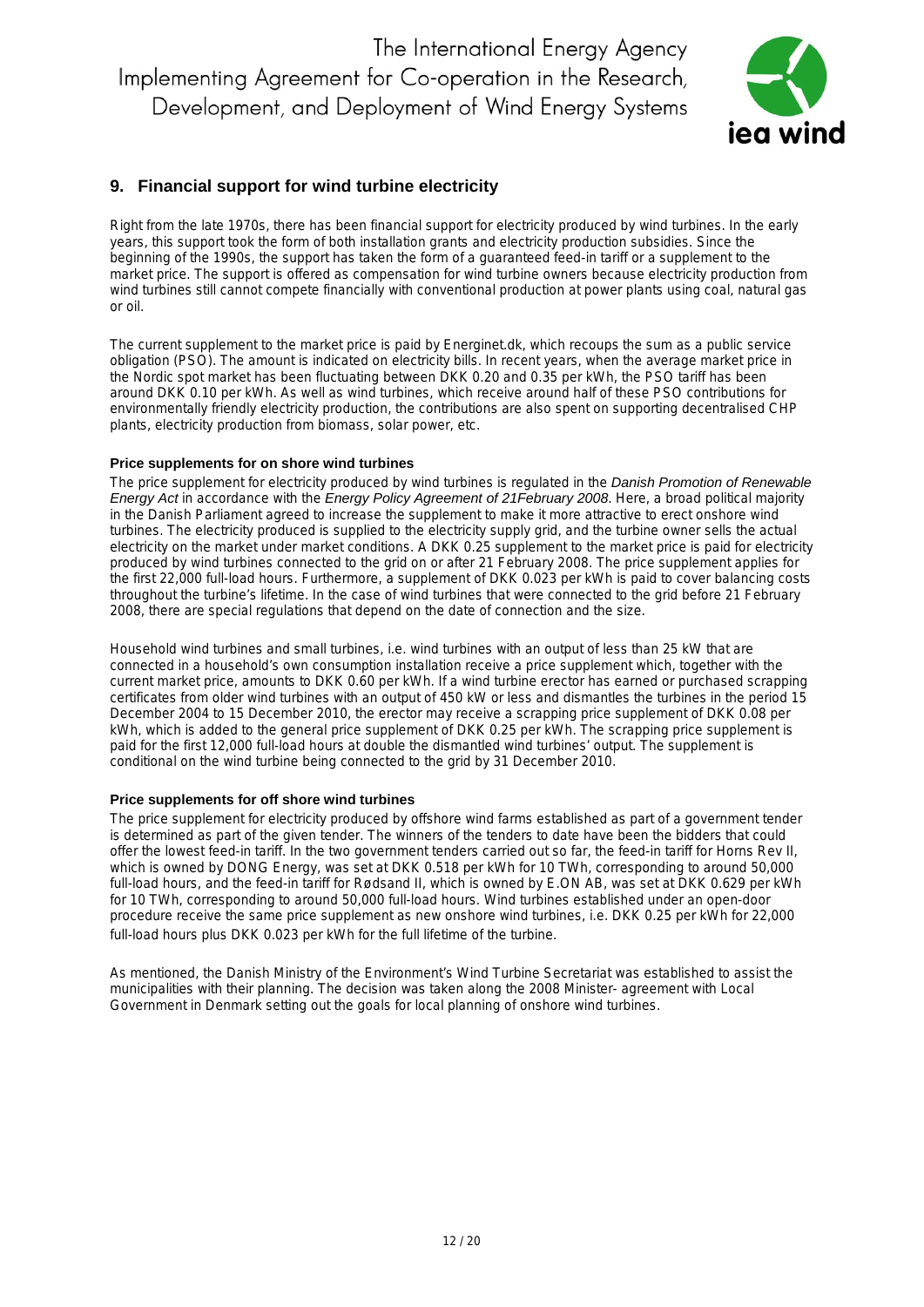

### **Attitudes and Variables Influencing Social Acceptance**

### **10. Shadow, Reflection, Light, Noise**

### **Impact on the immediate surroundings**

The planning and environmental legislation sets out requirements to ensure that a wind turbine project will not cause major damage or nuisance to its surroundings, including noise and spacing requirements. It is also assumed that as a rule an environmental impact assessment (EIA) will be carried out as part of the detailed planning for specific projects. As well as describing the environmental impacts, this ensures, among other things, that the legislative requirements are observed.

The overall impact of wind turbines on their immediate environment includes visual impact, noise, shadow, the effects of lighting, impacts on nature, etc. The nature of these impacts depends on how the wind turbine is positioned in the landscape, the type of landscape, the wind turbines' size, and proximity to the wind turbine. In order to minimise the overall impact, when planning the siting of wind turbines the municipalities should seek to limit these nuisances, including ensuring that noise and spacing requirements are observed. Similarly, wind turbine manufacturers are continuously working to optimise turbine design so that they not only produce optimally but also reduce the impact on their surroundings as much as possible.

### **Shadow**

A wind turbine casts shadows when the sun is shining. In windy, sunny weather, an area of the turbine's surroundings will be affected by rotating shadows from the blades. In Denmark the area lying to the south of the wind turbine will never be affected by shadow from the blades. Nuisance from shadow, which takes the form of a rapid change between direct light and short "flickers" of shadow, depends on where the wind turbine is standing from the perspective of the neighbour, the distance between the wind turbine and the neighbour, the wind turbines' hub height, and the length of the blades.

The critical times for shadow occur mainly in the early morning and late evening, with long shadows at a greater distance from the wind turbines than the neighbour distance requirement of four times the total height of the wind turbine. The impact of shadow is calculated as the total number of hours annually that a neighbour is subjected to shadow and will vary with seasonal changes in the weather. The assessment of the anticipated number of annual hours of shadow is therefore calculated based on the anticipated normal distribution of operating hours and sunshine hours during the course of the year.

It is recommended that the calculated normal distribution of shadow hours for neighbours not exceeds 10 hours a year. By taking these issues into consideration in the planning of wind turbine sitings, the periods during which shadow actually occurs can be limited. If a full assessment shows that the most suitable siting entails that the recommended maximum of 10 hours' shadow cannot be observed, the owner of the wind turbine may alternatively be required to shut down the wind turbine in critical periods. The wind turbines can be fitted with meters so that the operation can be halted if the sun shines during critical periods; this can reduce operating losses.

### **Reflection**

As wind turbine blades must have a smooth surface to be able to produce optimally and repel dirt, the blades can produce reflective flashes. As part of the type-approval of wind turbines, the reflective qualities of the blades are stated. Typically, the reflective effect of the blades will be halved during the wind turbine's first year of operation, and in their planning the municipalities can set requirements for anti-reflective treatment of the blades. Normally, the blades from the manufacturer will be surface-coated to obtain a low gloss. Usually the gloss value will be less than 30, which is regarded as sufficiently low for reflections from the wind turbine not to be a problem.

### **Light - Marking of wind turbines in relation to air traffic**

In order that installations should not compromise the safety of air traffic, any obstacles – including wind turbines – with a total height of more than 100 metres must be approved by Civil Aviation Administration-Denmark (CAA - Denmark). Around state-approved airports and airfields, aircraft are protected against obstructions using the approved obstacle limitation surfaces. The approach plan's height restrictions are registered with easements or notified in the municipal plans.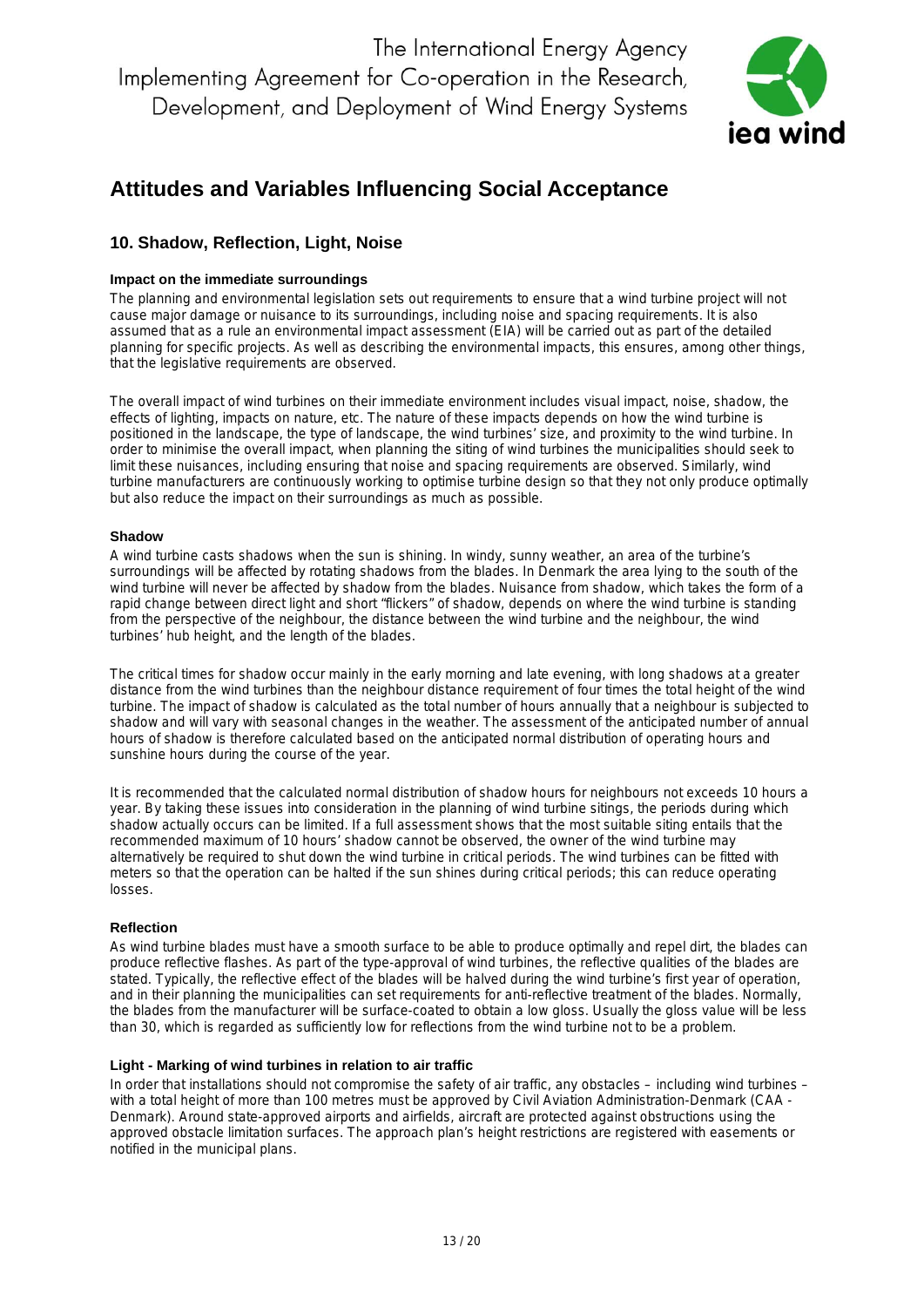

All wind turbines with a total height of minimum 150 metres must be provided with high intensity, white flashing lights. The exact regulations are set out in the *BL 3-10 Regulations for Civil Aviation* based on applicable international standards and recommendations. The basis for the regulations is a desire for obstructions to air traffic to be visible at a suitable distance so that the pilot can take the necessary operational actions in time. In the case of wind turbines of 100-150 metres in height, which will typically be pertinent in connection with projects under the scrapping scheme and new onshore wind turbines, CAA -Denmark will carry out a specific assessment of the need for marking, including taking into consideration Danish Defence's assessments of military flights in the area. Under normal circumstances, the marking of the wind turbines with low-intensity fixed red obstruction lights on the nacelle plus painting the wind turbine white will be sufficient.

Where special air safety factors apply, marking with medium-intensity flashing obstruction lights will be necessary in addition to painting the wind turbine white. It would be appropriate for requirements for air traffic marking to be clarified with CAA -Denmark before an EIA, where one is required, is drawn up. Previous attempts to counteract light nuisance from TV-station transmitting masts have shown that it is not possible to effectively shield surrounding houses against obstruction lights. Any shielding must be carried out taking into consideration that obstruction lights must be observable by the pilot from all directions in the horizontal plane.

### **Noise**

Wind turbines emit a relatively weak but characteristic noise. The noise emanates from the operation of the turbine's gear and generator as well as from the movement of the blades through the air. In relation to generated output, modern wind turbines emit considerably less noise than the earliest wind turbines from the 1970s and 1980s. In particular, the mechanical noise from the turbine's gear and generator are significantly reduced in comparison with earlier models. In modern wind turbines, the machine house is soundproofed, the generator and gear are suspended in rubber elements, and the nacelle's cabin is tight-closing and fitted with sound locks that dampen airborne noise. Blade design has developed so that the noise from the movement of the blades through the air is minimised.



In order for a wind turbine to be certified for erection in Denmark, it must satisfy a number of requirements set out in the *Danish Ministry of the Environment Order on noise from wind turbines* (no. 1518 of 14 December 2006). Among other things, a noise survey must be carried out and the noise level calculated at the premises of immediate neighbours. Sound is measured in decibels (dB). The human ear can just detect a change in sound intensity of 1-2 dB. If the sound intensity increases by 6- 10 dB, it will be heard as a doubling of the sound intensity. Similarly, a reduction of 6-10 dB will be heard as a halving of the sound intensity. The intensity of the sound is generally measured using a method that mimics the ear's sensitivity and is stated by the measuring unit decibel-A, dB(A).

In accordance with the Danish Ministry of the Environment's Order, the noise in the open land immediately outside the neighbour's house and in open spaces up to 15 metres from the house may not exceed 44 dB(A) at a wind speed of 8 metres per second. This corresponds roughly to the noise of soft speech. In more densely built up areas, summer home areas and noise-sensitive recreational areas, the noise may not exceed 39 dB(A). The limits are lower

Illustration: Factsheet from the Danish Wind Turbine Owners' Association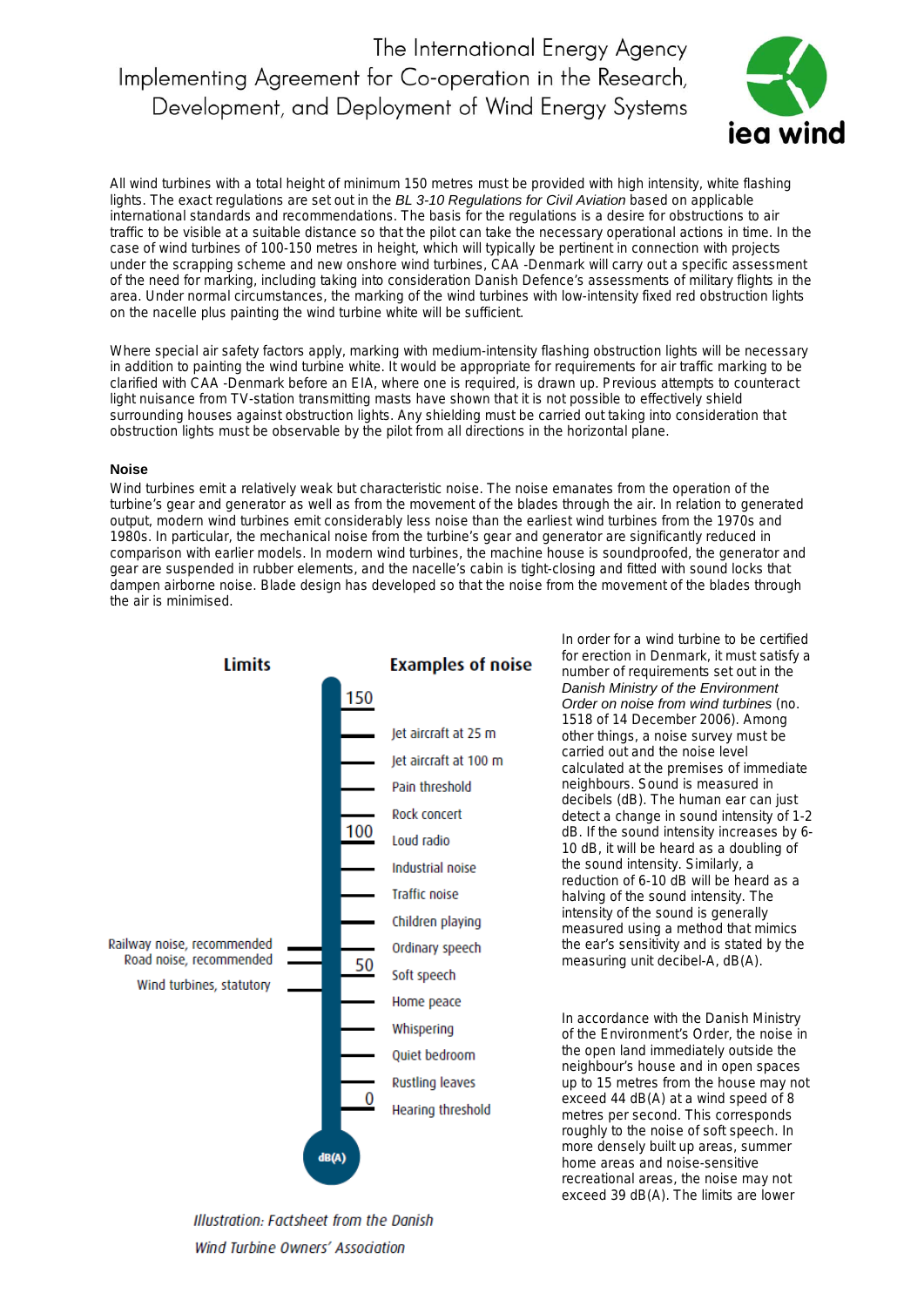

for lower wind speeds. The municipalities monitor compliance with these noise limits.

The relatively weak noise from wind turbines also includes some low-frequency noise, i.e. deep sound with a low frequency. Low frequency noise is where a significant proportion of the sound energy is found in the frequency range below around 160 Hertz (Hz). Hertz is a designation for the number of oscillations per second. None of the noise surveys that have been carried out suggest that there are special problems with low-frequency noise from wind turbines. In the assessment of the Danish Environmental Protection Agency, wind turbines that observe the limits for ordinary noise do not give low-frequency noise higher than the recommended limit. In order to shed further light on the issues of low-frequency noise, thereby giving municipalities and players in the wind power industry a more reliable basis for evaluating new wind turbine projects, DELTA – Danish Electronics, Light and Acoustics – has headed up a research project that has been mapping the issues of low-frequency noise from modern wind turbines since 2006. The project is expected to be completed in spring 2010.

Infrasound is sound with a frequency lower than 20 Hz and thus constitutes the "deepest" part of the low frequency range. Previously it was thought that infrasound could not be detected by the human ear, but infrasound can actually be heard if it is strong enough, and even weak infrasound is regarded as a nuisance. The threshold for hearing infrasound has been well researched, and the Danish Environmental Protection Agency recommends a limit that is 10 dB lower than the hearing threshold. The infrasound emitted by modern wind turbines is of no consequence for the surroundings and is much weaker than the Danish Environmental Protection Agency's recommended limit.

### **11. Local ownership**

### **Cooperatives – a local and democratic ownership to wind turbines** <sup>2</sup>

One of the characteristics of the Danish wind energy sector is the cooperatives or guilds. Many of the wind turbines erected in the 1980s and early 1990s were and still are owned by local cooperatives/guilds. The first wind turbine guild or cooperative was established in 1980 near Aarhus in Jutland, and it soon proved to be the pioneering model for future development. At that time, the wind turbine 'guilds' from all over the country were often the grass roots activists, working hard to get permission to have their turbines erected and also participating in public debate.

Since then, single-person ownership has superseded the importance of the cooperatives and now utilities and large energy companies play an increasing role in the establishment and ownership of wind turbines in Denmark, especially when it comes to large-scale wind farms. However, cooperative ownership is still an important factor, and new legislation from January 2009 is aimed at stimulating the local engagement and ownership in new wind energy projects. The new Danish act on renewable energy imposes an obligation on all new wind energy projects to offer minimum 20 per cent ownership to local people, e.g. cooperatives.

### **The background for cooperatives**

 $\overline{\phantom{a}}$ 

The overall concept of cooperatives can briefly be described as an autonomous association of persons united voluntarily to meet their common economic or social needs through a jointly-owned and democratically-controlled enterprise. A cooperative may also be defined as a business owned and controlled equally by the people who use its services or who work at it. In 1844, local weavers and other artisans in Rochdale, England, set up a society to open their own store selling food items they could not otherwise afford. This is often referred to as the first successful cooperative enterprise, used as a model for modern co-ops.

The first co-op store in Denmark was opened in 1866, and the first cooperative dairy was started in 1882 in Western Jutland. Later followed cooperative slaughterhouses and feedstuff wholesale societies. The foundation of a large number of cooperatives can be considered as one of the most important commercial developments in the history of Denmark.

In the 1970s, many cooperative undertakings disappeared from the villages of Denmark. Some of these are still formally organised as cooperative undertakings, but they have been merged into large units or companies, which are often operating both nationally and internationally. Although the number of cooperative undertakings have fallen, the idea of joining hands, establishing local associations or working groups, is still a widespread phenomenon in Denmark in order to start new businesses or local associations in relation cultural or social activities. On that basis the wind turbine cooperative or guilds were formed.

 $2$  This chapter is an insert of an article from the home page of the Danish Wind Turbine Owners' Association, http://www.dkvind.dk/eng/index.htm, August 2009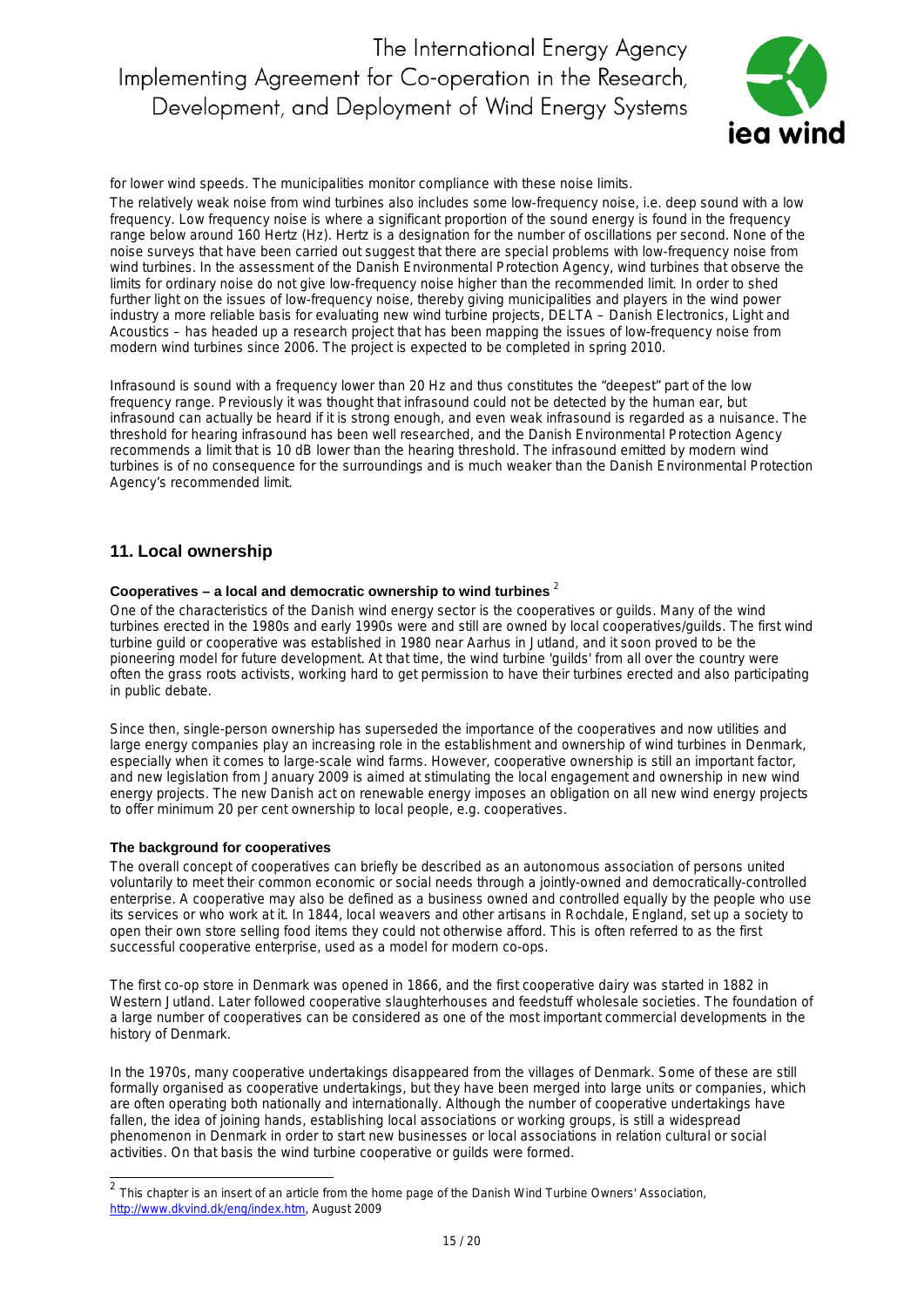

### **Cooperatives in practice**

Wind turbine cooperatives in Denmark are normally partnerships, which in daily practice function as cooperatives. For legal reasons they are forced to establish formal partnerships due to the fact that in Denmark the interest on the loan for the wind turbine is tax deductible from the private income of the individuals in a partnership, not in a cooperative.

Jointly owned wind turbines in Denmark are organised as partnerships with joint and several liability. In practice, the risk of joint and several liabilities is minimised in that the partnership is unable to contract debt. This is ensured in the bylaws, which maintain that the partnership cannot contract debt, and that the turbines must be adequately insured.

As a partner you own a part of the wind turbine corresponding to the number of shares you buy. Often one share is calculated corresponding to the yearly production of 1000 kWh from that particular wind turbine.

Private individuals and cooperatives have played an important role in the development of the Danish wind energy sector. On a rough estimate, approx. 15 per cent of the Danish wind turbines today are owned by cooperatives.



### **Ownership of Danish wind turbines**

As the number of small turbines (e.g. < 600 kW) will decrease over time, the number of cooperatives might also decrease. On the other hand, the new Danish act on renewable energy with its obligation to offer shares to a possible local ownership could give the cooperatives a revival.

### **Advantages of cooperatives**

Local acceptance of a wind turbine project is necessary. Public resistance against wind turbines in the landscape have been and still are and one of the largest barriers to the development of wind power. Opinion polls show a wide support in the population in favor of wind power in general. However, uncertainties and lack of information in the planning phase of future wind power projects often give raise to local scepticism.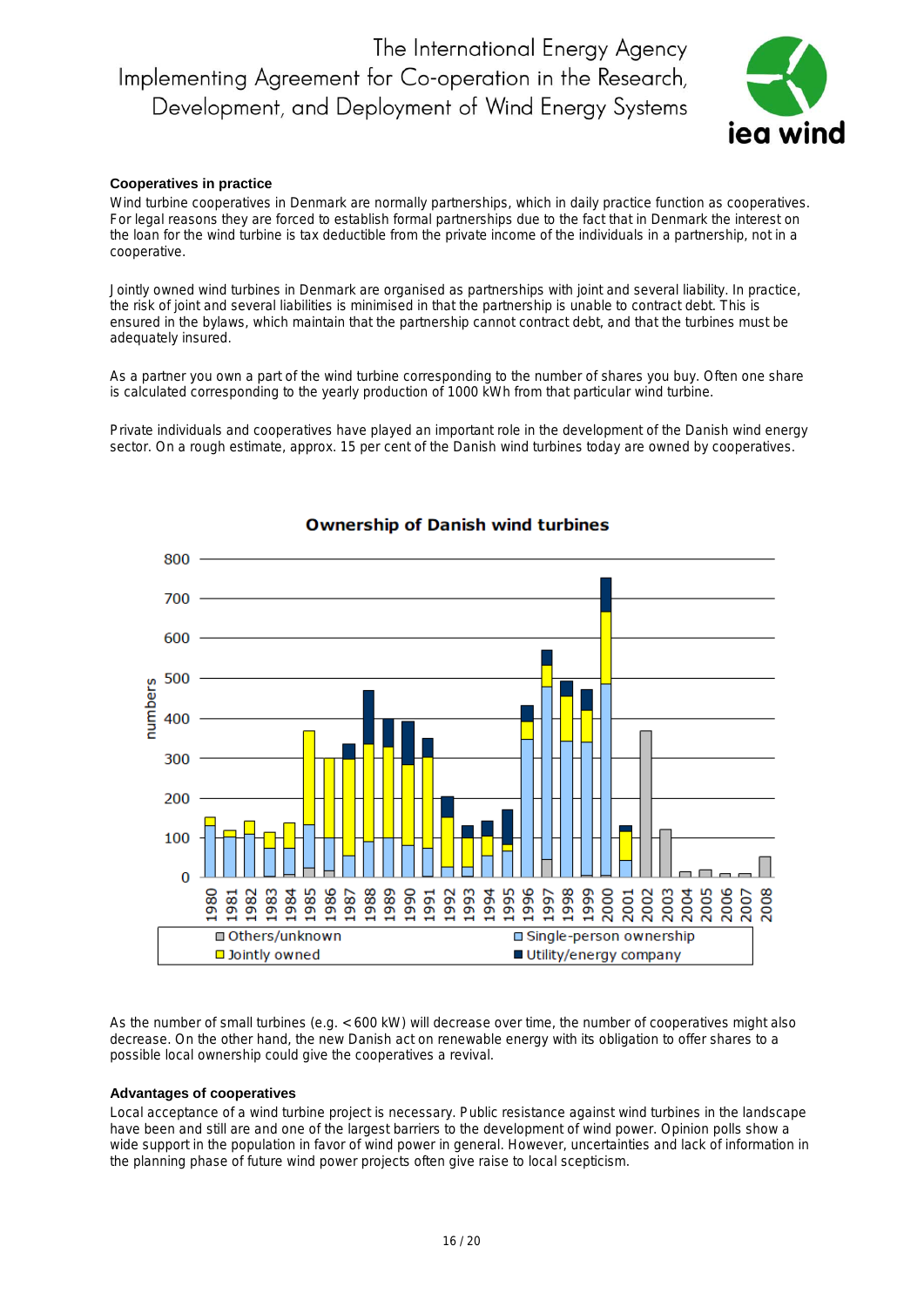

The experience from a number of wind energy projects in Denmark shows that public involvement in the planning phase and co-ownership increases the acceptance. Adding to this, two private offshore projects shows that cooperative development and ownership is an option also in larger-scale projects. The Middelgrunden Offshore Wind Farm (40 MW) close to Copenhagen was developed though cooperation between the municipality, an energy company and not least a number of private individuals. Middelgrunden is the world's largest cooperatively owned wind farm with more than 8000 members of the cooperative. The Samsø project off the east coast of Jutland (23 MW) was developed by a cooperative with local people on the island of Samsø and the municipality as members.

Strengths of a cooperative:

- Active and committed members
- Dialogue and political contacts with many stakeholders through a widespread network
- Large public support
- Direct contact to local authorities

A possible weakness of a cooperative might be the financially weak starting point but this can be overcome by cooperation with municipalities, utilities or other investors.

Local ownership creates local dialogue and acceptance. Through dialogues with different interest groups a widespread understanding for the chosen location and layout of the farm can be generated. Potential conflicts can be avoided by taking direct contact to local stakeholders at an early stage in the development of the project, eg contact and dialogues with local farmers, fishermen, enterprises or inhabitants in villages close to the site. With local investment in power generation it is the local people who – at least to some point – take the decision on the planning and implementation of power supply, bringing more responsibility to the local level. Experiences from many wind energy projects in Denmark have shown that often there are more complaints when unknown investors install the wind power than when the local population does.

Local production and engagement in wind energy projects make sustainable development understandable. Cooperatives engaged in the development and building of local wind turbines is a concrete example of how private people can contribute to the development of an environmentally-friendly and sustainable energy production.

### **12. Attitudes**

Although the newly introduced loss of value scheme indicates negative impacts of living near to a wind turbine, the recent surveys are very supportive to wind turbines – also in the neighbourhood.

3 investigations are presented below:

### **a. Attitudes towards on-land and offshore wind power development in Denmark; choice of development strategy, by Jacob Ladenburg, Renewable Energy 33 (2008) 111**–**118 , March 2007**

### 'Abstract

Wind power generation is expected to increase significantly in the near future. Owing to the increasingly limited possibilities for using on-land turbines, offshore wind generation is a potential alternative. However, wind turbines located offshore are still associated with visual disamenities potentially making offshore location a less attractive alternative to on-land wind power generation. The present paper analyses attitudes towards both on-land and offshore wind power development using a probit model. It also discusses the elicited determinants of attitude in relation to developing wind power on-land or offshore. Compared to other papers on attitude, the paper is unique in the sense that the Danish population has considerable experience with the different impacts associated with wind turbines compared to most of the other countries investing in wind power generation. This is particularly evident with regards to offshore development. The paper establishes that whilst offshore wind farms are preferred to on-land development, the results also imply that on land development is still a feasible alternative. In that relation, differences in wind power generation costs and the substitution of smaller on-land turbines with fewer but larger turbines might make on-land development even more attractive. On a more detailed level, younger respondents are more positive towards wind power than older respondents. Interestingly, respondents living close to either on-land or offshore wind turbines did not display a more negative attitude towards wind power generation when compared to respondents who were not living close to wind turbines.'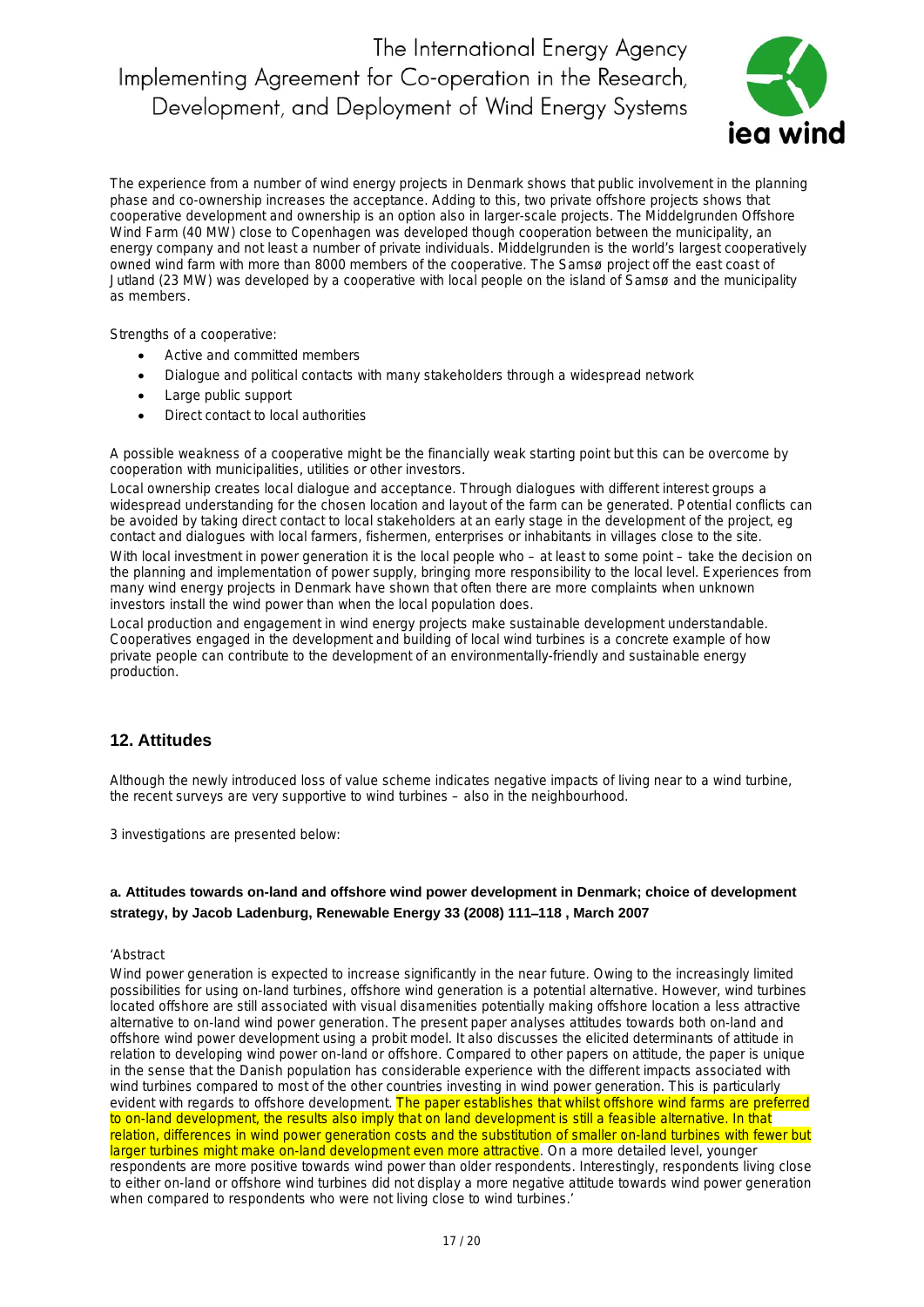

### **b. Visual impact assessment of offshore wind farms and prior experience, by Jacob Ladenburg, Applied Energy, June 2008**

### 'Abstract

Energy planners have shifted their attention towards offshore wind power generation and the decision is supported by the public in general, which in the literature has a positive attitude towards offshore wind generation. However, globally only a few offshore wind farms are operating. As more wind farms start operating and more people become experienced with especially the visual impacts from offshore wind farms, the public positive attitude could change if the experienced impacts are different from the initially perceived visual interference. Using a binary logit model, the present paper investigates the relation between different levels of prior experience with visual disamenities from offshore wind farms and perception of visual impacts from offshore wind farms. The differences in prior experience are systematically controlled for sampling respondents living in the areas close to the large scale offshore wind farms Nysted and Horns Rev and by sampling the a group of respondents representing the Danish population, which has little experience with offshore wind farms. Compared to previous results in the literature, the present paper finds that perception of wind power generation is influenced by prior experience. More specifically, the results show that people with experience from offshore wind farms located far from the coast have a significant more positive perception of the visual impacts from offshore wind farms than people with experience from wind farms located closer to the coast. These results are noteworthy on two levels. First of all, the results show that perceptions of offshore wind generation are systematically significantly influenced by prior experience with offshore wind farms. Secondly, and in a policy context, the results indicate that the future acceptance of future offshore wind farms is not independent of the location of existing and new offshore wind farms. This poses for caution in relation to locating offshore wind farms too close to the coast.'

### **c. Danish Survey, Megafon 2009, made for The Danish Wind Turbine Association**

The survey is yet only in Danish and proves, that more than 90 per cent of the Danes will expand the wind energy. The expansion shall be onshore as well as off shore, and also be prioritized in the local areas.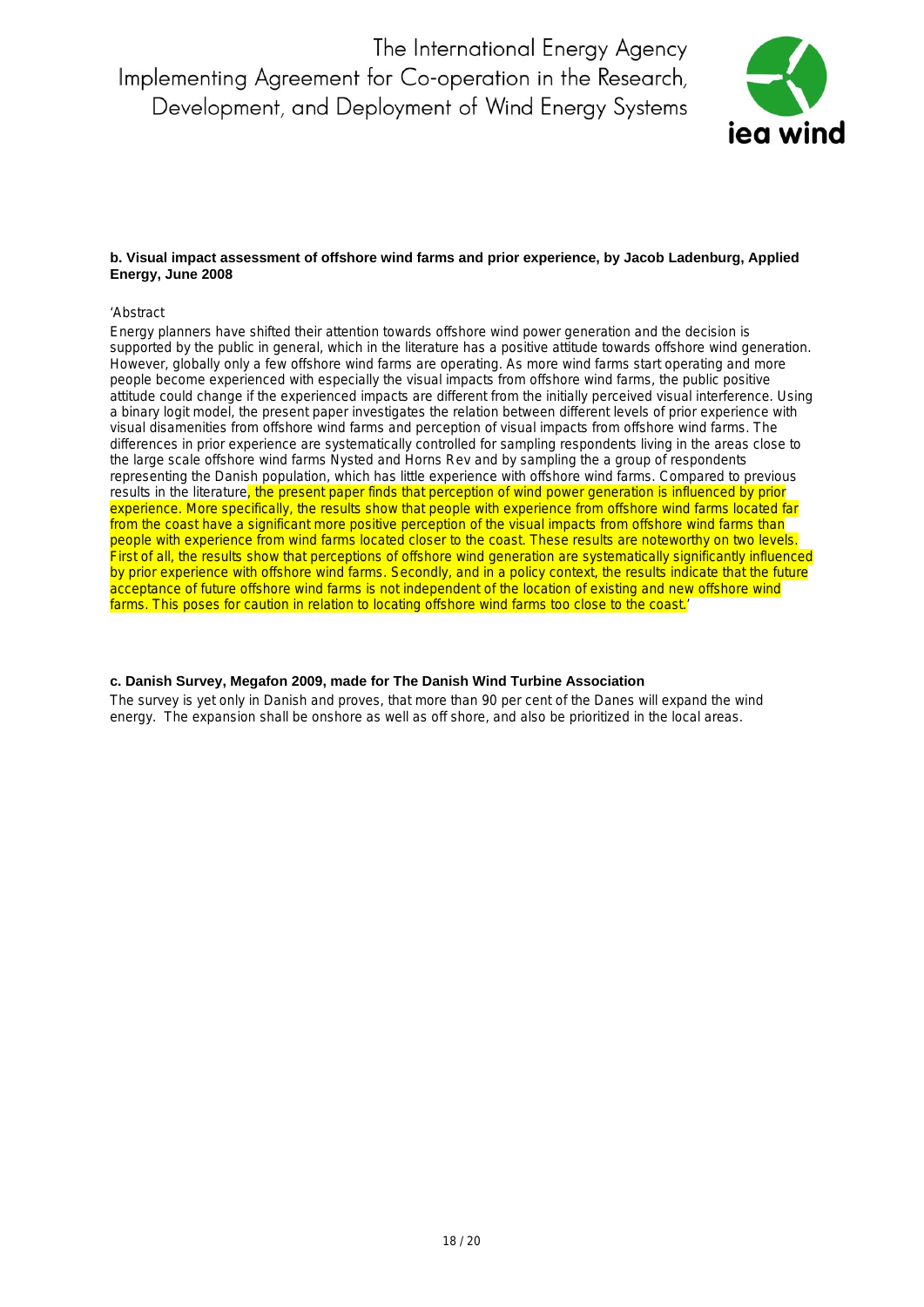

# Which of the below energy sources should DK prioritize until 2020 ?





http://www.windpower.org/download/359/091009\_Megafon\_Befolkningsunders%F8gelse.pdf